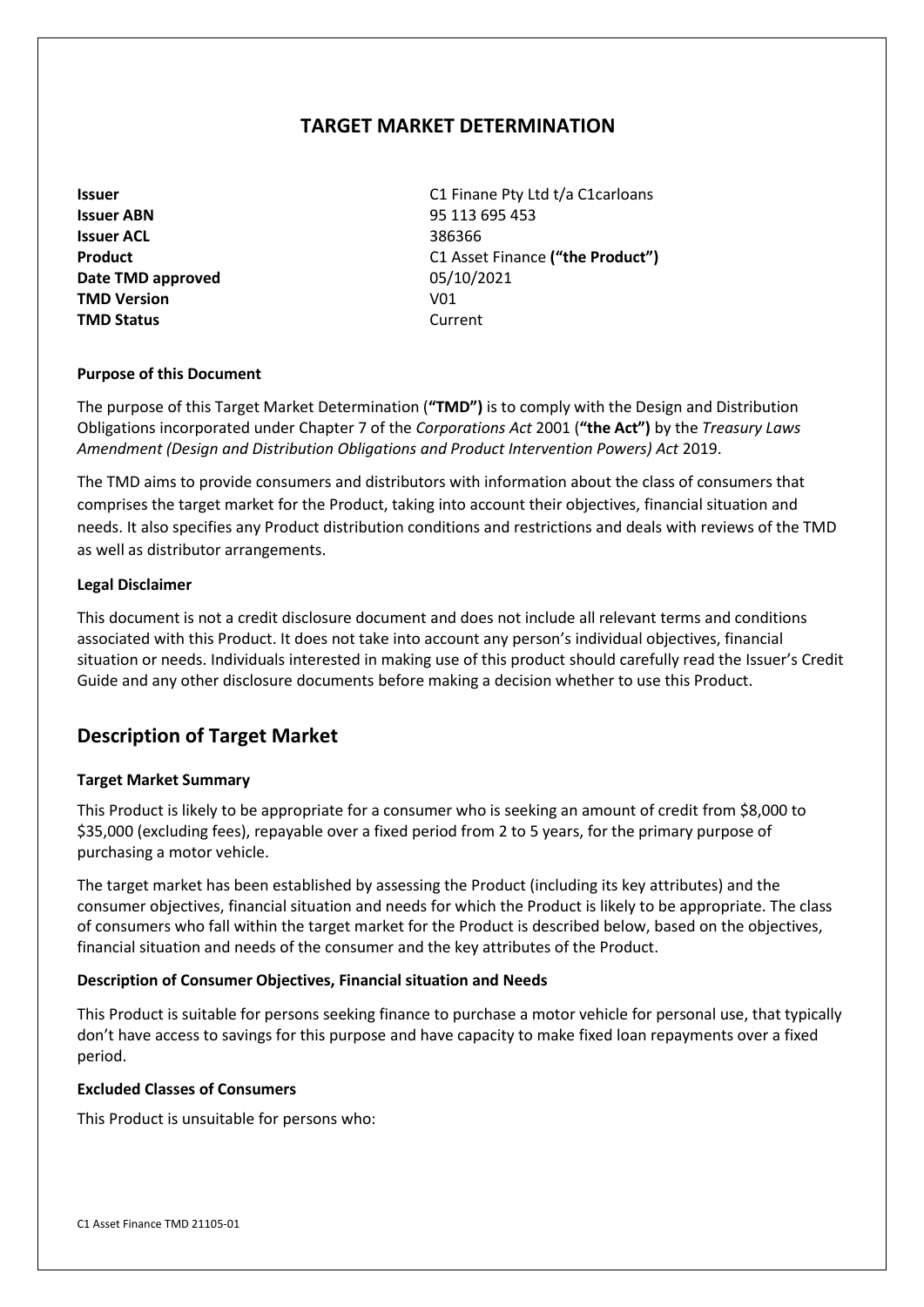- do not qualify under the responsible lending requirements imposed by the National Consumer Credit Protection Act 2009 ("National Credit Act"), will be unable to comply with their financial obligations under the Product terms, or could only comply with substantial hardship.
- the Product will not meet requirements or needs
- receive more than 50% of income from non-permanent government benefits
- total loan repayments exceed 40% of net earnings
- without regular income and capacity to make fixed loan repayments

#### **Description of Product and Key Attributes**

- No deposit required
- Loan from \$8,000 to \$35,000
- Vehicle age maximum at settlement 11 years and grey imports not accepted
- Employment full, part time or casual
- Establishment fees financed into the loan
- Monthly account fee
- Fixed interest rate
- Fixed regular repayments over a fixed term up to 60 months
- Flexibility to make additional or increased payments
- No exit fee

### **Product and Target Market Consistency**

The Product, including its key attributes, is likely to be consistent with the likely objectives, financial situation and needs of consumers in the target market based on the following:

- Regular income with capacity to make fixed repayments over a fixed period
- That may typically be unable to obtain prime asset finance to purchase a motor vehicle
- Due to single or multiple contributing factors from adverse credit file reporting, low credit score, not being a permanent resident, use of SACC loans, probation, casual or short time in employment, employment gaps and many others
- C1 asset finance aims to provide an alternative for consumers who may otherwise be excluded from access to finance for the purpose of purchasing a motor vehicle.

# **Distribution Conditions and Restrictions**

### **Distribution Methods**

This product is distributed through the following channels:

- Direct to consumers through the website and online smart application
- Through C1 approved referrers to the online smart application
- Through C1 approved finance brokers across Australia

### **Distribution Conditions**

This product is distributed subject to the following conditions and requirements:

- Consumers must complete an online smart application to determine the consumer does not fall into an excluded class and does meet eligibility criteria
- Applications that pass the online smart assessment criteria are referred to a credit analyst for further verification of information and credit assessment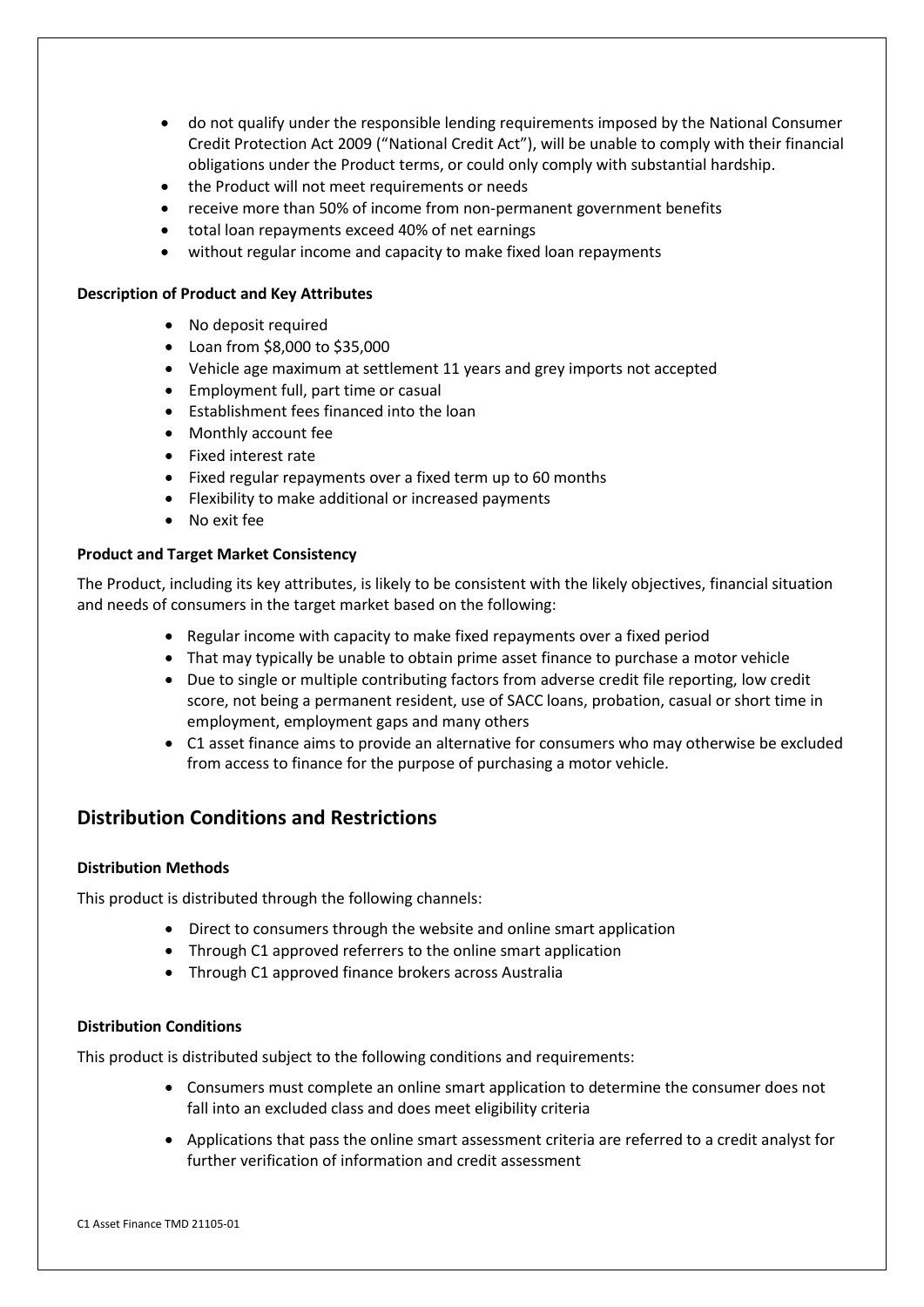- C1 publishes and updates educational information, articles and content online to inform and educate and attract consumers that best meet target market distribution
- C1 requires broker accreditation, onboarding and training to be completed
- Where the consumer meets the product eligibility and credit assessment criteria an offer to finance is presented to the consumer, outlining the product attributes, fees and terms for the customer and/or broker to consider and accept before formal loan documentation is issued.

#### **Factors Considered**

In assessing the appropriateness of the distribution methods, conditions and restrictions, the Issuer has taken into account the following factors:

- Wide spread of the target market across Australia
- Ability to manage the distribution channels
- Ability to reach the intended target market based on past outcomes
- Consumers that meet C1 eligibility criteria are spread across a broad range of distribution and marketing channels with each providing some access to part of the C1 target market
- Actively monitoring and measuring the effectiveness of distribution channels for the target market
- Lending guidelines, eligibility and credit assessment criteria with checklists to identify the target market
- Accreditation and onboarding of finance brokers to be qualified to distribute the products
- Online smart form application processes to ensure successful applicants fall within the target market
- Website and online content is reviewed and updated to keep consumers and finance applicants informed of

# **Reviewing the TMD**

The Issuer will review this TMD as follows:

### **Review Triggers**

This part is required under section 994B(5)(d) of the Act.

If events or circumstances occur that would reasonably suggest that the TMD is no longer appropriate, the Issuer will review the TMD. This may include:

- an event or circumstance that would materially change a factor taken into account in making the target market determination for the Product. Example, a change in regulation where the interest rate cap is lowered below the product rate.
- a material change to the design or distribution of the Product. For example if no longer requiring a motor vehicle as security.
- a significant dealing in the Product that is not consistent with the product's TMD

Where new regulation may deem a target market unsuitable to lend to, for example imposes lending caps or lending criteria that is not catered for in the C1 product and therefore C1 is unable to meet to the particular target market needs with its products.

• the nature and extent of feedback received from distributors or users of the product

Where repeated complaints and/or misrepresentations of the C1 product are found to have been made to consumers through a distribution channel. Brokers/Referrers may also provide